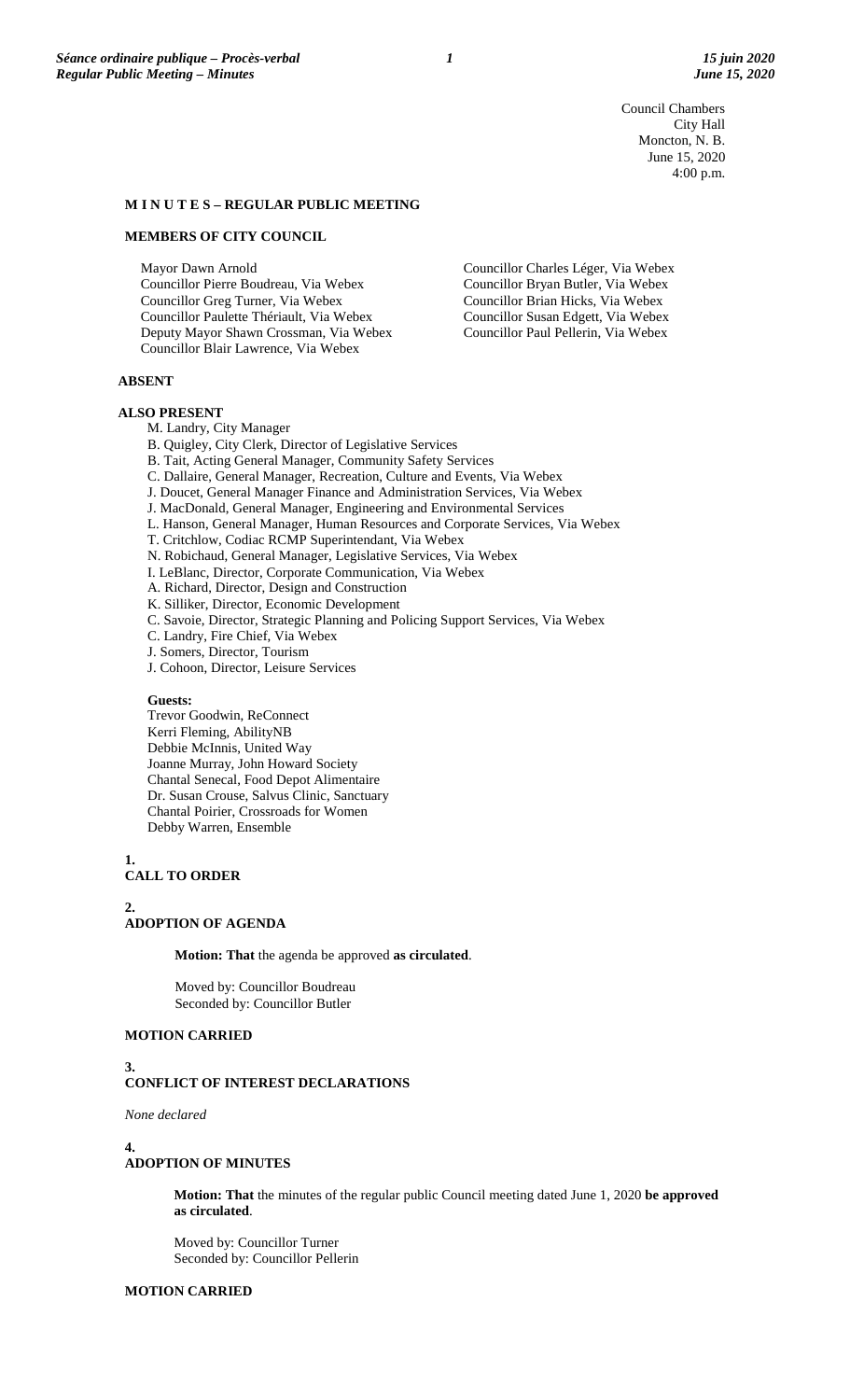**5. CONSENT AGENDA**

## **PUBLIC AND ADMINISTRATION PRESENTATIONS**

# **6.1 PUBLIC PRESENTATIONS**

5 minutes

**6.**

#### **Other Presentation**  2 minutes

### **6.2 ADMINISTRATION PRESENTATIONS/EXPOSÉS DE L'ADMINISTRATION**  15 minutes

### 6.2.1 **Update** – COVID-19 (Coronavirus) – Conrad Landry, Fire Chief

Mr. Landry 85% back to work – 65% at City Hall alone

Chief Landry advised that work continues on approving operational plans. Market has been open, the Zoo since Tuesday and have had positive reviews. Pools will be open in the near future, as well as Resurgo Place and the Superior Propane Centre. Continue to work with Codiac Transpo to increase the numbers for users of the service at one time. Phase 2 of workforce re-entry to City facilities is currently underway.

Superintendent Critchlow advised that the RCMP is working with Council and partners in regard to issues in the downtown area. A plan should be in place within the next few weeks.

6.2.2 **Presentation** – Greater Moncton Homelessness Steering Committee – Part 1

Mr. Merola provided an overview of the Greater Moncton Homelessness Steering Committee's request to present to Council. The Committee is comprised of a multi-stakeholder group established in 2000 to work towards ensuring Greater Moncton has an effective and responsive system in place to prevent and reduce the incidences of homelessness from occurring while ensuring that these are rare, brief and non-recurring.

The Greater Moncton Homelessness Steering Committee is the Community Advisory Board (CAB) for Greater Moncton under the Government of Canada's Homelessness Partnership Strategy.

Each member was allocated an opportunity to provide a brief update.

**Joanne Murray**, Executive Director, John Howard Society, Chair of the Committee: John Howard Society works towards safer committees and re-entry into society. The John Howard Society is currently offering 17 types of programs and focus on 5 areas – housing, personal emotions management, addiction/mental health, education and employment. Currently have 10 affordable housing units.

**Chantal Senecal**, Food Depot Alimentaire – The food bank provides food to various agencies throughout the area. They also operate the Peter McKee Community Food Centre. The community garden is currently being tended to, and she invited Council to stop by for a visit.

**Debby Warren**, Ensemble Moncton – Works with LGBTQ youth and provides safe drug injection support. They currently serve over 900 families in the area, who in some form or another are dealing with drug addiction.

**Debbie McInnis**, United Way – Continues to collaborate with other organizations within Southeastern NB. This year's total funds raised are \$8.8M and this money goes directly back into the communities within Southeastern NB. Since the COVID-19 pandemic has occurred, United Way has focused on new programs including a lunch program, weekend program and pre-made senior meals.

**Kerri Flemming**, Ability NB – Ability NB is a Provincial organization that works with individuals with mobility issues. The organization also consults with businesses and residences/residents on accessibility.

**Michelle Nadeau,** Crossroads for Women – A Home for All program, focused mostly on women and single parents. All subsidized housing units are used to help mothers get on their own. Launching a smart program.

**Trevor Goodwin**, Reconnect – Works with the vulnerable population within the city to ensure they receive the assistance required to find shelter, housing, etc.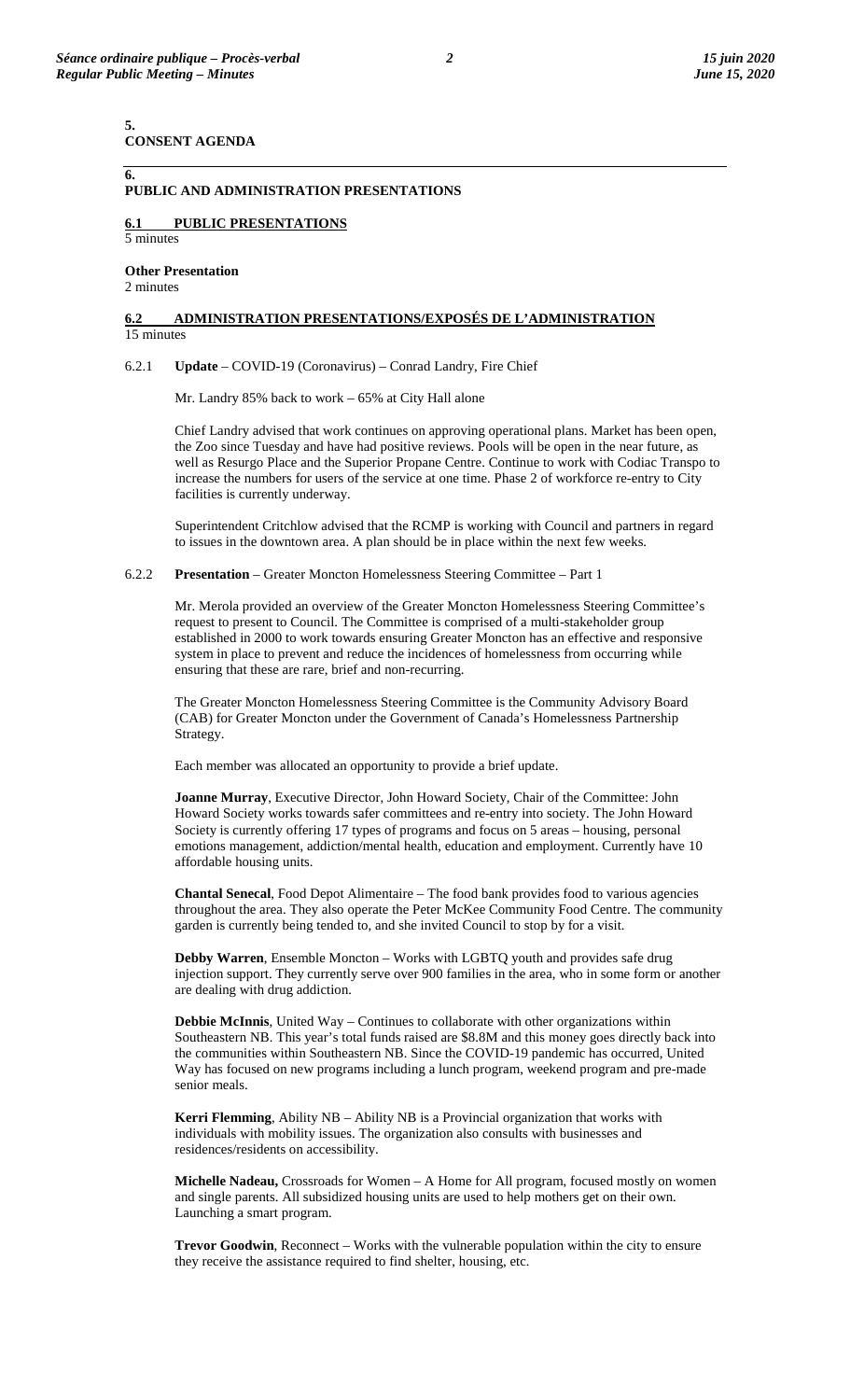**Dr. Susan Crouse**, Salvus Clinic – Salvus Clinic is a primary health care clinic to assist the vulnerable population within the downtown core. They continue to work with the United Way on the affordable housing initative. Also, the clinic is working on the Community Navigator program, as well as the sex worker program.

Councillor Léger asked that a brief summary of each organization's presentation from tonight's meeting be placed on the City of Moncton's website.

## 6.2.3 **Virtual** Canada Day and Summer Tourism Marketing

Ms. Somers provided an update to Council on the proposed program for Canada Day (virtual program), and share tourism marketing campaign materials for the summer 2020 season.

Moncton is planning to provide an opportunity to participate in a virtual Canada Day celebration. Moncton has been selected by Canadian Heritage as one of two Maritime destinations to be profiled in National broadcast; Moncton received funding support from the Federal Government through the Celebrate Canada funding program

The proposed program consists of three main components:

- **Participation in National Program** chosen by Canadian Heritage, broadcast through CBC/Radio-Canada
- **Local Moncton Virtual program**
- **Community Engagement Program**

Tourism Moncton has been working closely with the Province of New Brunswick on timelines/available opportunities in order to promote tourism activity in the region. The Province has identified a three phase campaign, which encourages New Brunswickers to travel within the Province.

Moncton's strategy for tourism activity includes the following:

### **Objectives**

- Make Moncton the destination of choice for all New Brunswickers (includes residents)
- Increase/reactivate overnight stays in Moncton
	- $\checkmark$  Support accommodations industry
	- $\checkmark$  Increase contributions to Tourism Accommodation Levy
- Generate attendance at available attractions in Southeast New Brunswick

### **Campaign Tactics/Efficiencies**

- Align with the Province of New Brunswick on marketing opportunities, and respect recommendations and guidelines as set by Public Health.
- All marketing efforts will be built on the foundation of programs set in place by Tourism New Brunswick, maximizing efficiency and ensuring best use of resources.
- Ensure that tourism is highlighted as a priority sector for recovery and reactivation through program and package development with industry.

#### **Media**

- Organic social
- Programmatic and Paid Social
- Search: Google Ads and Retargeting
- Provincial billboards
- Radio
- Redevelopment of tourism opportunities for 2020 to be profiled on experiencemoncton.ca. Ms. Somers encouraged all to follow the link.

#### **Other Components**

- Moncton Spotify channel of music from local musicians
- Contesting: if you come see it for yourself, share your experience to win an overnight stay
- Campaign landing page to house information and direct action database of info

## 6.2.4 **Project Upgrade and Communications Initiatives –** TransAqua – Kevin Rice

Mr. Rice provided a brief update on the initiatives and upgrade project at TransAqua. The Government of Canada, the Government of New Brunswick and TransAqua are supporting the Wastewater Treatment Facility Upgrade and Modernization Project, which involves upgrading the existing advanced chemically assisted primary treatment process to that of a secondary level wastewater treatment system.

These improvements will allow TransAqua to comply with the Canadian Environmental Protection Act and the Fisheries Act by the end of 2020 to greatly enhance the protection of the Petitcodiac River with a goal for community effluent to meet the Guidelines for Canadian Recreational Water Quality.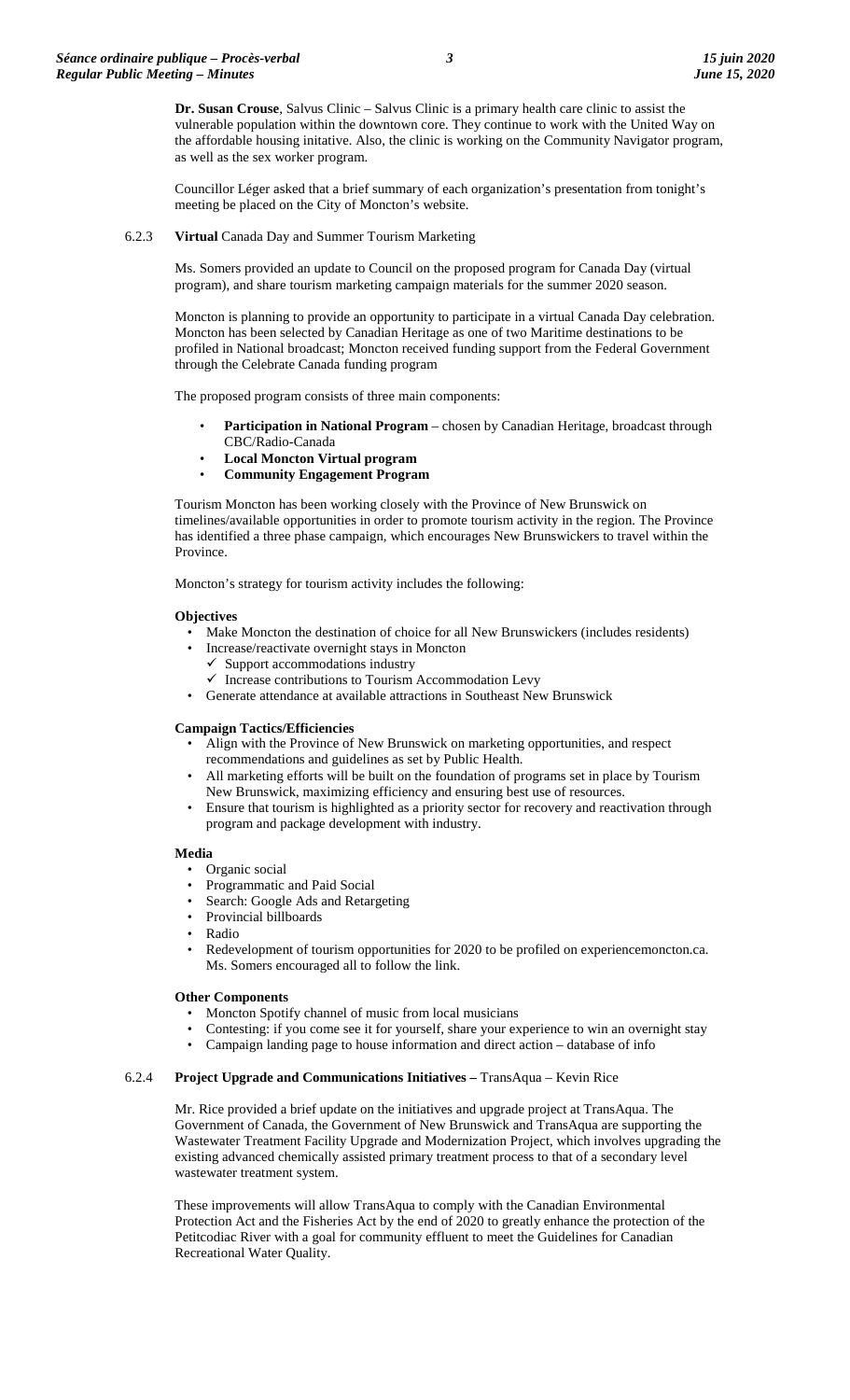Moreover, the project will ensure public health and safety, stabilize the wastewater treatment rate and stimulate the economy through ongoing and post construction service industry work.

Public Communications has increased in 2020 with the development of 3 new brochures, a compost information booklet, radio advertising, a public information booth and a contest where a ratepayer answers three skill testing questions for a chance to win their 2020 Water and Sewer Bill up to \$1000. Visi[t www.transaqua.ca](http://www.transaqua.ca/)

## **Grease – Keep it out of our sewers**

Excess grease in sewers leads to higher levels of bad bacteria that rapidly multiply. It is necessary to have the right balance of good and bad bacteria in the bioreactor to effectively remove nitrogen and phosphate and to reduce biochemical oxygen demand to meet the federal effluent regulations. TransAqua will work with municipalities to identify grease "hot spots" and provide education.

## **Household Wipes**

Flushing household and "flushable" wipes causes damage to pumps and do not break down in the sewer system like toilet paper does.

### **Garburators – There's a better way**

Food in the sewer system breaks down and deprives bacteria of oxygen requiring higher amounts of electricity for the addition of air (oxygen) into the bioreactor increasing costs to ratepayers.

## **Composting Biosolids for a Greener Tomorrow**

This new booklet at what compost is, how it is made, the benefits of compost in soil, how compost reduces greenhouse gases and compost quality.

In response to Councillor Edgett, the City Manager indicated that administration would work with TransAqua to determine if contractors continue to add garburators to new construction. If so, possibly amend by-law to ban the installation of garburators.

6.2.5 **Presentation** – Summer Aquatics Program: Centennial Park Pool and East End Pool

Ms. Cohoon advised Council on the summer aquatics program. As some of the Covid-19 restrictions are being lifted, a plan to open and operate the two pools has been approved by the Emergency Coordination Committee (ECC) and the Leadership Team. As the contract is before Council for the ratification of the contract with the Codiac Vikings and Club de natation bleu et or (swim clubs) to operate the two pool facilities. This plan will be subject to change based on the requirements and guidelines by the Province's Department of Public Health.

The goal is to provide as much access as possible to the public at both facilities, and to do so safely under the guidelines imposed by the Province's Department of Public Health, all while considering the financial impact Covid-19 has had on the municipality, Administration has worked with the swim clubs in an effort to develop an operational plan and will be presenting that during this meeting.

### **Centennial Park Pool**

7 a.m. – 10 a.m. – Adults/senior (Monday-Thursday) 11 a.m. – 7 p.m. – Regular hours 2 sessions daily Additional morning session: Monday to Thursday.

### **Pricing**

Adults – \$5 12 years and under – \$3 Seniors – \$3 Family (up to 5 members) – \$13 3 years and under – Free

East End Pool – Recreational swimming for all ages 2 sessions daily 11 a.m. – 3 p.m. 4 p.m. – 7 p.m.

### **Pricing**

Recreational swimming all ages: \$2 3 years and under: Free

### **How to book**

- On-line advanced booking (details to follow)
- Walk-ups will be subject to permitted capacity

Councillor Léger expressed his concern with the difference in entrance fees for each pool. It is his opinion that both pools should have the same entrance fee. In response, the City Manager indicated that fees could be discussed during future budgets. He noted that the Fees and Charges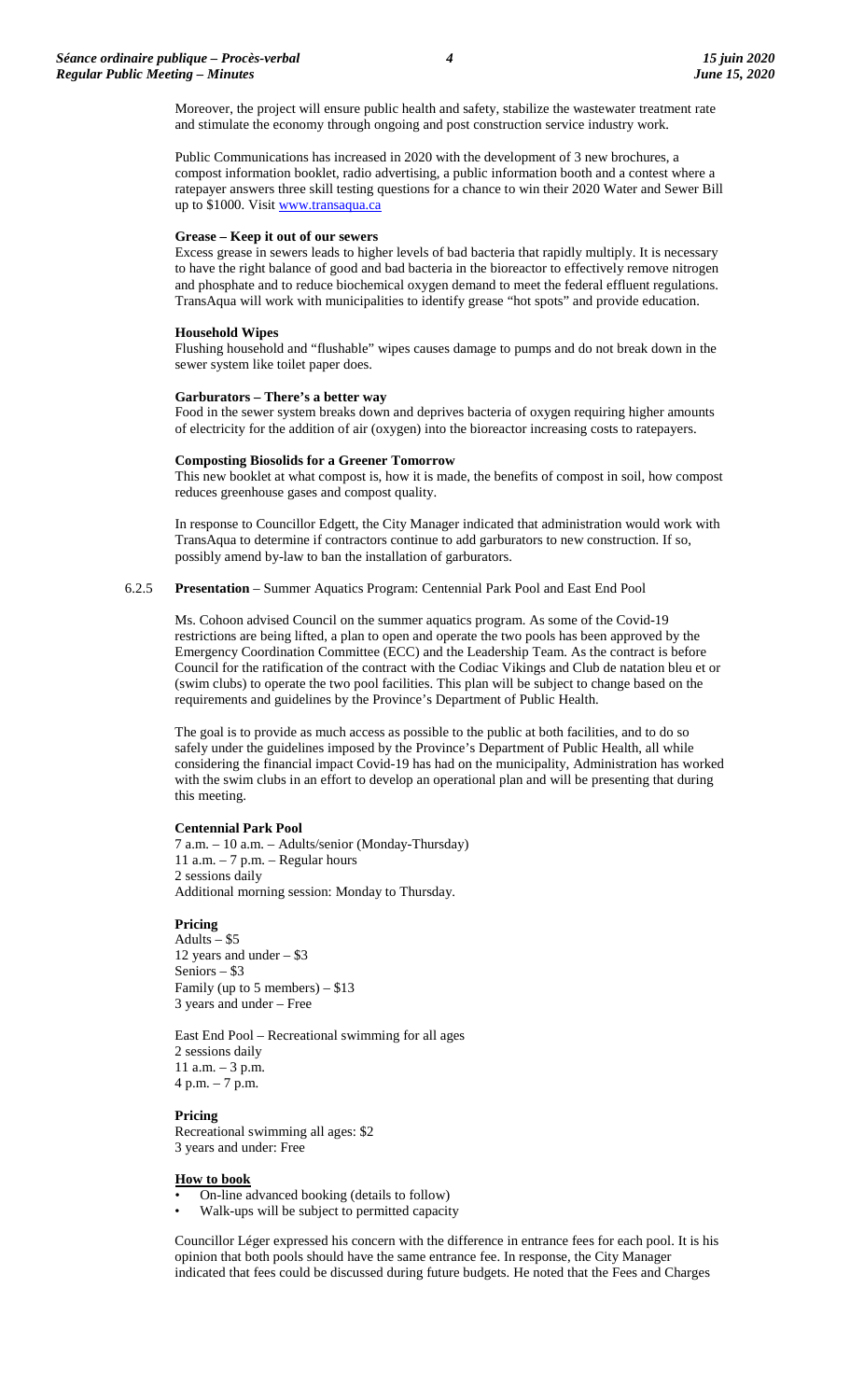have been approved for 2020, and indicated that any decrease in fees would need to be covered by some other service.

Councillor Turner suggested having an increase to the entrance fee for East End pool and a decrease in fee for Centennial Park pool. He also suggested the introduction of a season pass for both pools.

Councillor Crossman advised Council that he feels that the pricing should remain as quoted in the presentation.

## **7. PLANNING MATTERS**

#### **8. STATEMENTS BY MEMBERS OF COUNCIL**

## **9.**

# **REPORTS AND RECOMMENDATIONS FROM COMMITTEES AND PRIVATE MEETINGS**

9.1 **Recommendation(s)** – Special Private Session – March 18, 2020

**Motion: That** Moncton City Council approve the City's Offer as submitted to the CUPE Local 51 negotiating team on March 18, 2020 subject to the approval of the CUPE Local 51 membership, and that the City's Offer be incorporated into a new collective agreement from January 1, 2019 to December 31, 2024 and further that Mayor and City Clerk be authorized to execute all necessary documents and affix the corporate seal of the City thereto.

Moved by: Councillor Butler Seconded by: Councillor Edgett

## **MOTION CARRIED**

## 9.2 **Recommendation(s)** – Private Session – May 11, 2020

**Motion: That** the City of Moncton enter into a one-year License Agreement with the Codiac Viking Aquatic Club Incorporated/Club Aquatique Codiac Vikings Incorporée and Club de Natation Bleu et Or Incorporée for the 2020 operation of the City of Moncton's two aquatic facilities, Centennial Beach and East End Pool, and that the Mayor and City Clerk be authorized to sign and affix the seal of the City of Moncton thereto.

Moved by: Councillor Léger Seconded by: Councillor Boudreau

## **MOTION CARRIED**

### **10.**

## **REPORTS FROM ADMINISTRATION/ RAPPORTS DE L'ADMINISTRATION**

10.1 **Quotation QP20-051** – Reconstruction of Retaining Walls – Frampton Lane

**Motion: That** Quotation #QP20-051 – Reconstruction of Retaining Walls – Frampton Lane, **be awarde**d to Modern Construction (1983) Limited in the amount of \$102,407.50 including H.S.T. @ 15% (\$92,866.68 net H.S.T.), and that the budget for the project be set at \$160,000 including Net H.S.T., engineering, landscape architectural consulting fees, landscaping allowances and contingency.

Moved by: Councillor Turner Seconded by: Councillor Pellerin

## **MOTION CARRIED**

- 10.2 **Tender TCS20-056** Site Preparation for Codiac Regional RCMP Facility (Albert Street)
	- That Moncton City Council approve the recommendation to award Tender #TCS20-056 -Site Preparation for Codiac Regional RCMP Facility, located at 199 Albert Street, to the lowest Bidder meeting all Terms and Conditions, and Specifications, being MacDonald Paving & Construction, a division of Miller Paving Ltd. for the Total Tendered Price of \$994,531.50, including H.S.T. @ 15%.
	- 2. It is also recommended that a ten percent (10%) Contingency Allowance in the amount of \$99,453.15, including H.S.T. @ 15% be allocated toward the Project Budget to address any unknown or unforeseen site conditions which may require additional work to be carried out by the General Contractor, subject to the City of Moncton's approval.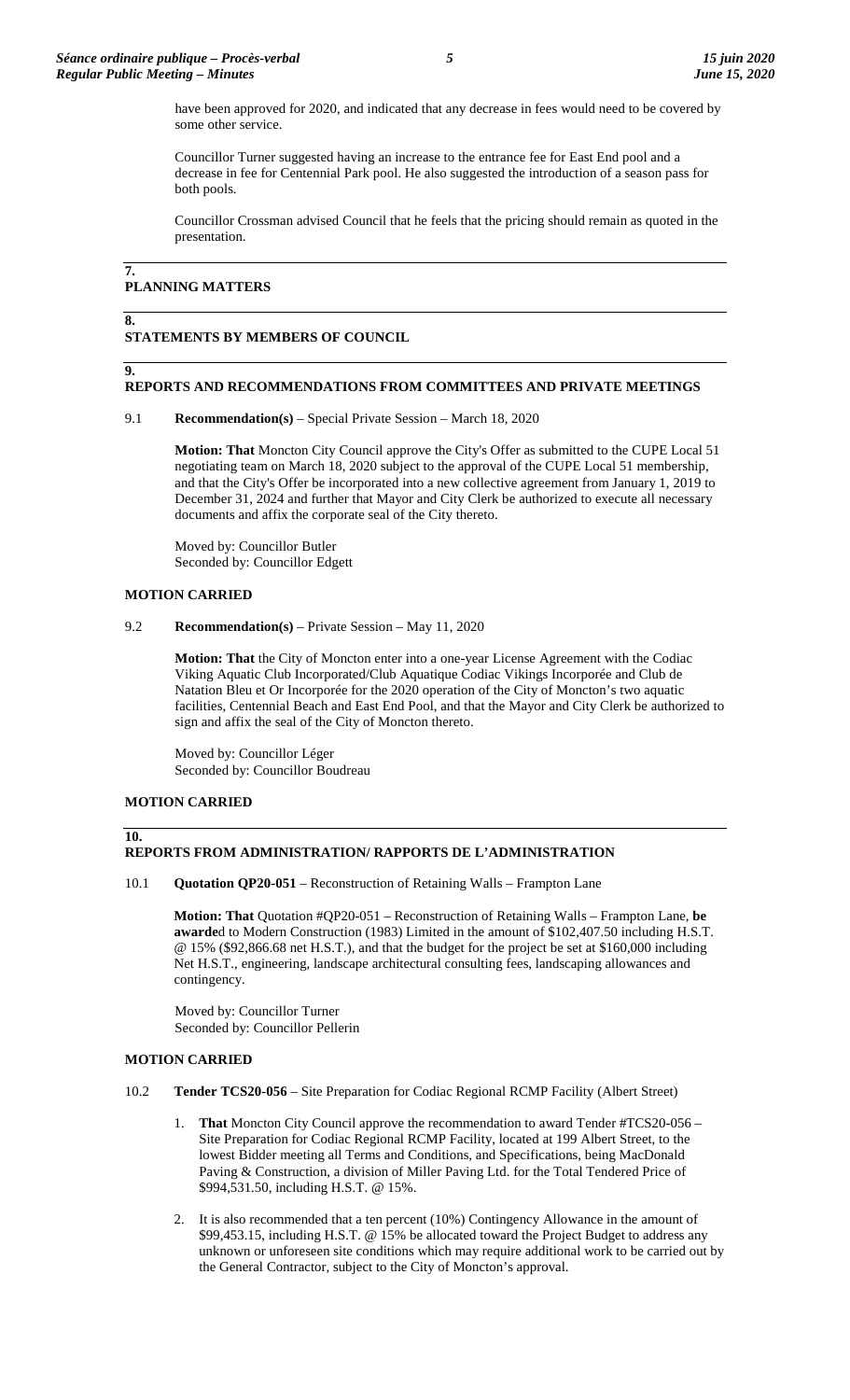3. Lastly, it is also recommended that a Contract be drafted, and that the Mayor and City Clerk be authorized to sign said contract and affix the Corporate Seal of the City of Moncton thereto.

Moved by: Councillor Léger Seconded by: Councillor Edgett

## **MOTION CARRIED**

10.3 **Report** – Outdoor patios and Main St. configuration

Mr. Silliker and Mr. MacDonald provided Council a follow up to the presentation from the June 1, 2020 Regular Public Council Meeting regarding the Main Street reconfiguration and enhancements to the sidewalk patio program.

As discussed previously, Administration has implemented an inter-department working group consisting of By-Law, Engineering and Economic Development representatives to meet with downtown restaurants and businesses on-site to review patio/café applications to review how the City may be able to support expanded patios. The team has been in contact and met with all program patio/café applicants who have requested a desire to introduce or expand their patio/café. In addition, the team has begun to proactively reach out to downtown restaurants who typically apply to the program but, to date, have not this year. The City has been able to add value during these discussions and has provided options to businesses which, otherwise, would not have endeavoured to open a sidewalk patio this season.

Administration has also heard feedback from the business community that this pilot initiative should conclude no later than September 30, 2020. As such, an amendment to the date proposed at the June 1, 2020 Public Meeting of Council is recommended.

It was noted that one of the motions approved by the DMCI Board at the June 10, 2020 meeting was a recommendation to install a bike lane in one direction with no Jersey barriers. Administration (Engineering Services) has reviewed the request and feels that the use of Jersey barriers in the conversion of Main Street from a two-lane to one-lane westbound configuration is an essential safety measure. Main Street has been a two-way street since the street's original construction. Given this long history, it will take time for motorists to adapt to a one-way configuration. In addition, as part of the reconfiguration of Main Street, the City has been asked to consider the introduction of a bike lane on Main Street.

There are safety concerns associated with converting Main Street to one-way and adding bike lanes simultaneously. There needs to be some type of vehicle/cyclist delineator in place. Three delineator options were reviewed, namely paint, flexible delineators and Jersey barriers.

### *Councillor Turner left the meeting @ 6:10 p.m. due to technical difficulties*

**Motion:** That Moncton City Council amend By-Law Amendment T-310.33, to configure Main Street as a one-way Street from Botsford Street to Lutz Street with an east to west vehicle pattern including a bi-directional bicycle lane on the south side of Main Street on a temporary trial basis, by changing the end date from October 31, 2020 to September 30, 2020, and that By-law Amendment #T-301.33 proceed to 2nd and 3rd reading with the above change.

Moved by: Councillor Thériault Seconded by: Councillor Léger

Mr. MacDonald advised Council that Festival Inspire has offered to have art added to the Jersey barriers.

Councillor Léger indicated that he will not be supporting the recommendation with the jersey barriers on Main Street. Mr. Silliker in response to Councillor Léger's concerns, communication has occurred between DMCI and administration on the importance of having these in place for safety reason, and support was given by DMCI for the installation. Ms. Poirier-Basque indicated that the conversation between Ms. Dupuis and administration happened this afternoon at 2:00 p.m. and did not have time to communicate to the Board.

### *Councillor Turner returned to the meeting @ 6:54 p.m.*

## *Councillor Pellerin left the meeting*

Mr. MacDonald, in response to Councillor Butler's question, indicated that all changes being proposed are in line with TAC regulations.

Councillor Léger requested that the CAD drawing for the layout of the Jersey barriers along the road be provided to Council.

## **MOTION CARRIED**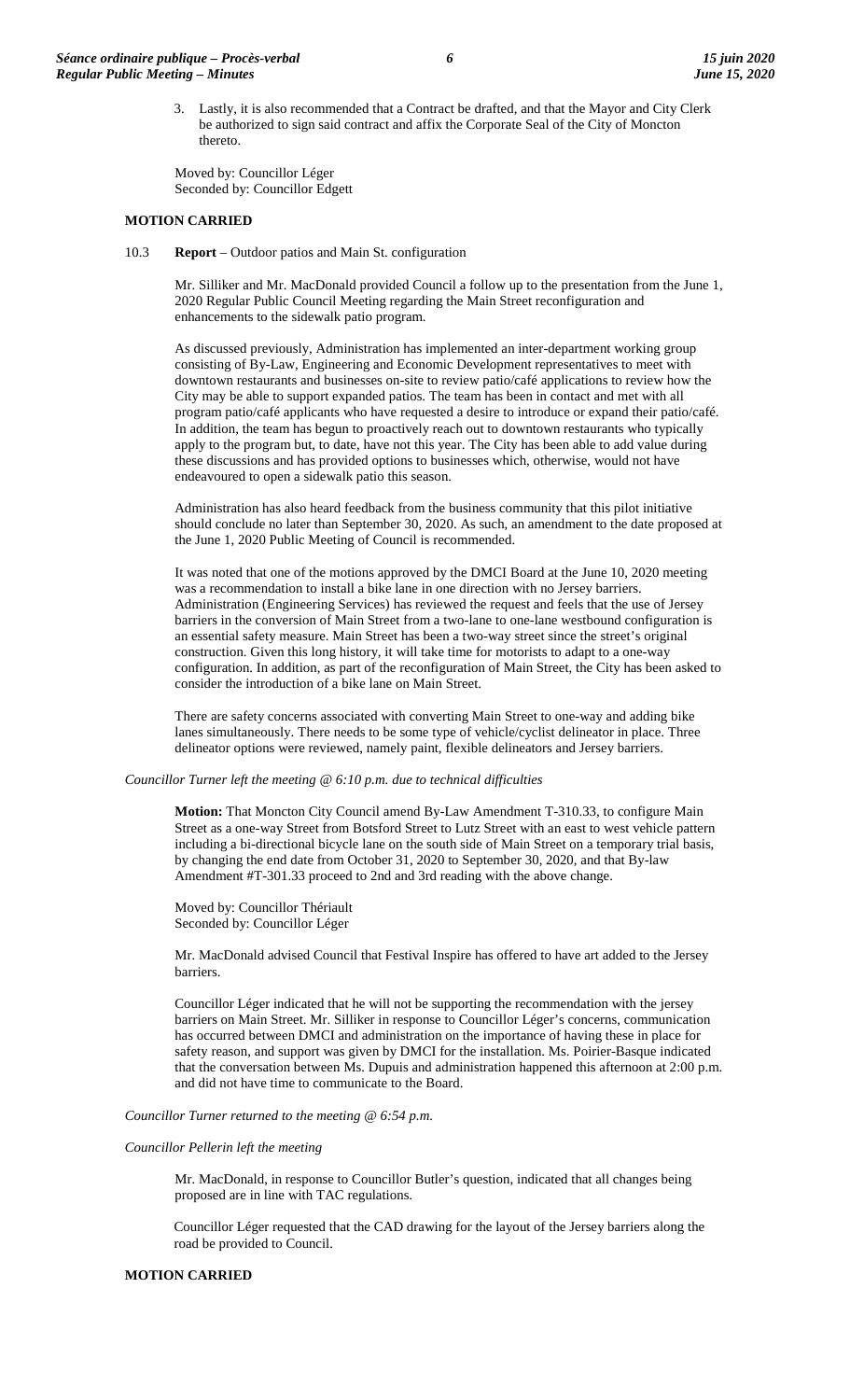### 10.4 Relief for Market vendors

The success of the Market depends significantly on the number of vendors present as they, in turn, succeed based on the number of visitors to the Market.

As the number of patrons will only grow moderately and are attracted by the actual vendors present, administration proposes an incentive in the first month of each of the three phases to reduce the rates by half for one month. For example, if an eligible vendor returns within a month of the permitted phase, he or she would receive a discount for one month equal to half of their regular rate as published in the City of Moncton rates and fees.

The rates at the Market are set per linear foot and are between \$3.25 - \$3.75 per linear foot, plus electrical if required.

## **Phase 1**:

- 48 vendors invited back
- 32 actual vendors in week 1
- Expected to be 35 vendors by week 2

### **Phase 2**:

• 26 vendors to be invited back

### **Phase 3**:

• 46 vendors to be invited back

**Motion: That,** as a temporary incentive to encourage the presence of vendors at the Marché Moncton Market, a discounted rate of 50 per cent for one month (four consecutive weeks) be offered to a returning vendor in the first month of each of the three Phases of re-opening.

Moved by: Councillor Turner Seconded by: Councillor Edgett

# **MOTION CARRIED**

## **11.**

## **READING OF BY-LAWS**

*Pursuant to Section 15.3(a) ii (A&B) of the Local Governance Act the following by-laws were posted on the City of Moncton Internet site for the required time period specified in the Act. The by-laws receive second and third readings by title only.*

11.1 **A By Law** in of Relating to Shopping Carts in the City of Moncton, being By-Law A-1620 – *Second & Third Readings*

**Motion:** I would move that  $2^{nd}$  Reading be given to By-Law A-1620

Moved by: Councillor Léger Seconded by: Councillor Edgett

# **MOTION CARRIED**

*The Clerk gave 2nd reading to the By-Law A-1620.*

**Motion: That** 3<sup>rd</sup> reading be given and that By-law A-1620 be Ordained and Passed and the Mayor and City Clerk be authorized to sign same and affix the Corporate Seal of the City of Moncton thereto.

Moved by: Councillor Léger Seconded by: Councillor Edgett

## **MOTION CARRIED**

*The Clerk gave 3rd reading to the By-Law A-1620*

11.2 **By-Law** in Amendment of a By-Law Relating to the Regulation of Traffic and parking in the City of Moncton, being By-Law T-310.33 – *Second & Third Readings*

**Motion:** I would move that 2<sup>nd</sup> Reading be given to By-Law T-310.33

Moved by: Councillor Léger Seconded by: Councillor Lawrence

# **MOTION CARRIED**

*The Clerk gave 2nd reading to the By-Law T-310.33*